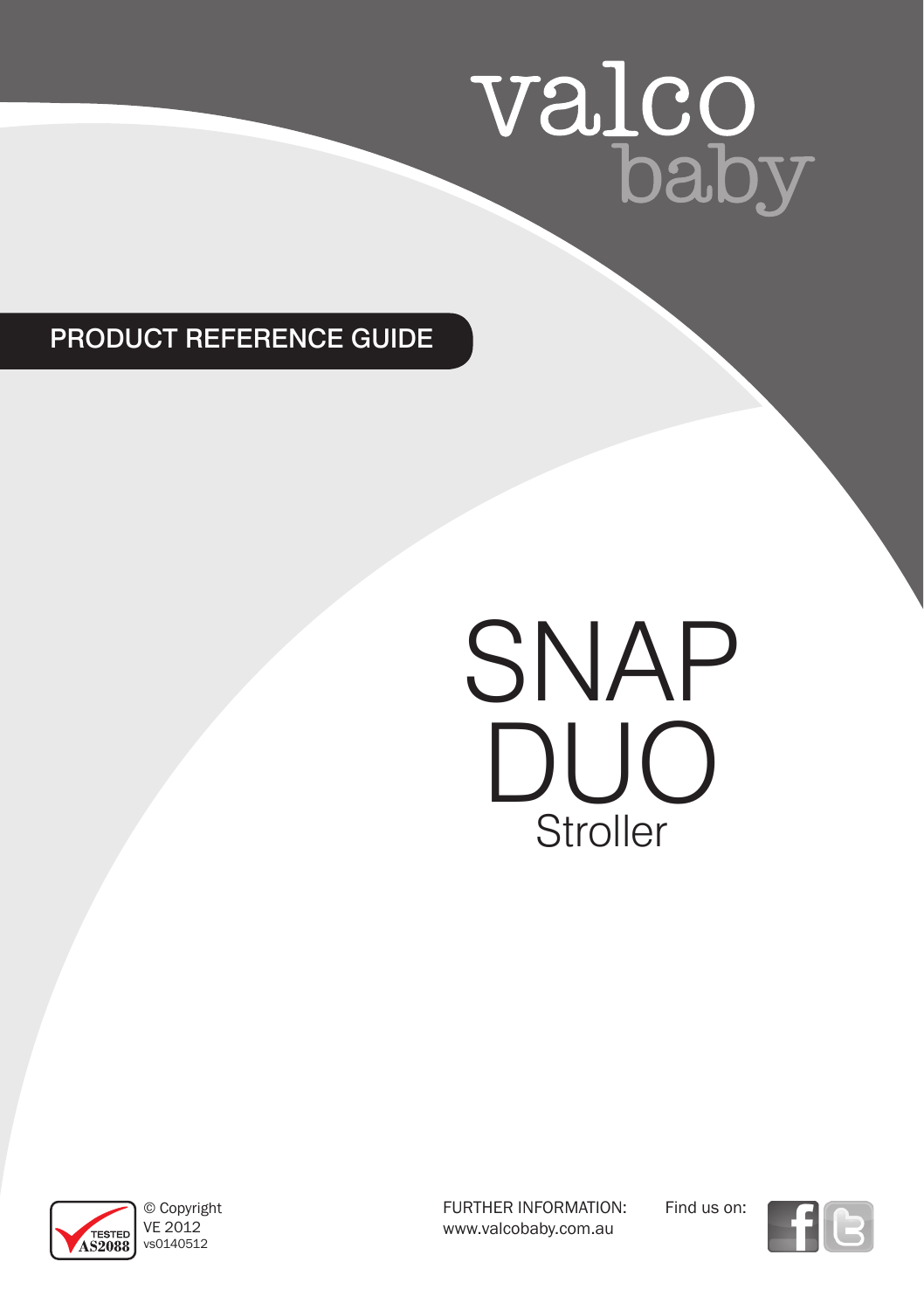

# SNAP DUO<br><sup>Christ</sup> **Stroller**

Thank you for purchasing a quality VALCO BABY product. Please read and follow the instructions outlined in this guide carefully. Familiarise yourself with the construction and safety features; be sure that you understand all the warnings and safety guidelines before use.

#### Λ

Important: Please read the following instructions carefully before assembling this product. Retain this guide in a safe place for future reference.  $\Lambda$ 

### **DISCLAIMER**

Due to our policy of continuous product development, this product is constantly evolving. It is possible that some features or procedures outlined here have changed since this document was written. If you are unsure of any procedure shown here, please contact us via the web at *info@valco.com.au* to obtain the most up to date information before use. Include the batch number and model number, which can be found on a sticker on the frame.

All pictures and diagrams herein are provided for illustration purposes only. Actual product, colour or fabric may vary. VALCO BABY reserves the right to modify or alter any specification or colour without notice or obligation to modify any product previously purchased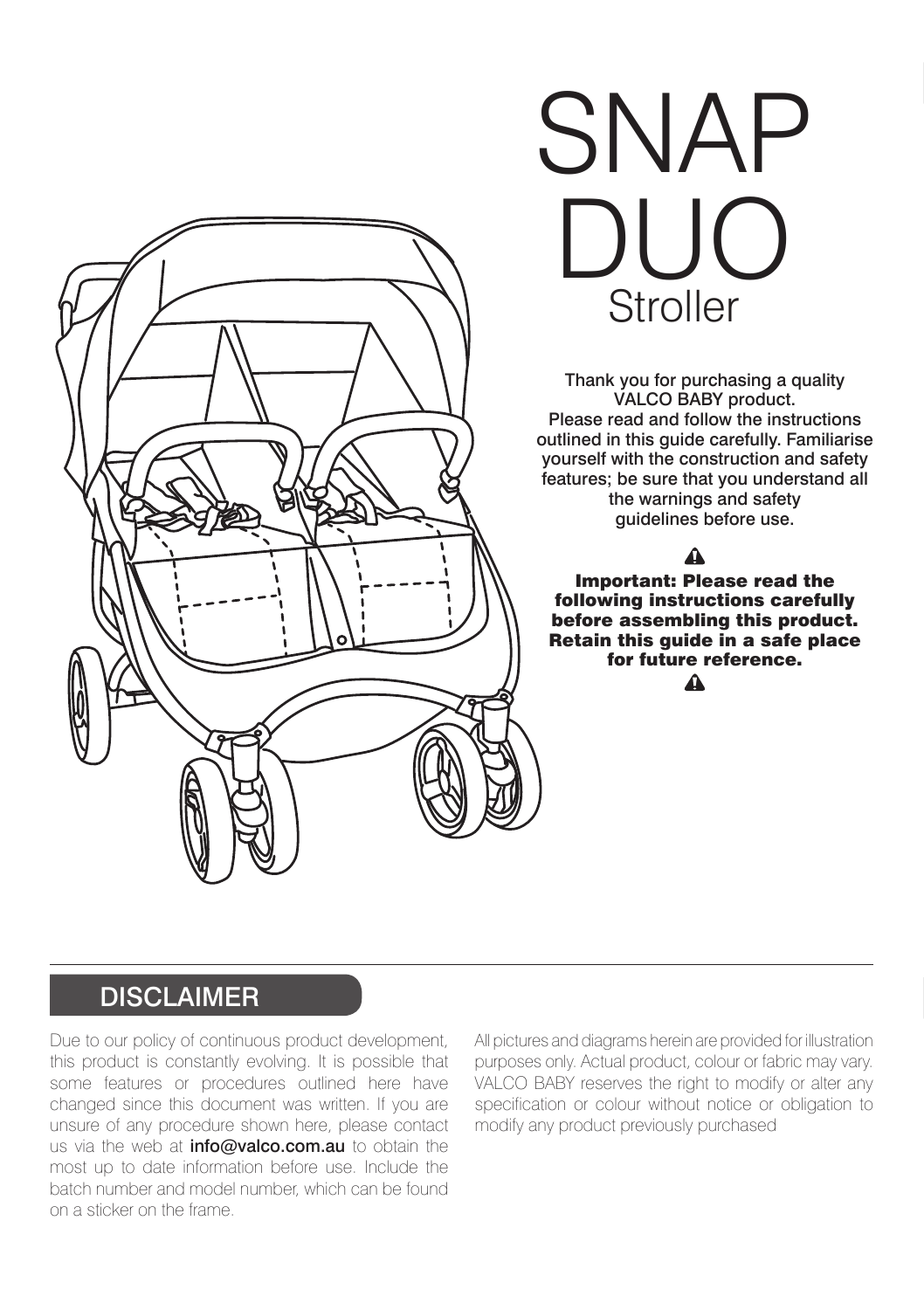



### 3>REAR WHEELS





## 4>FRONT WHEELS

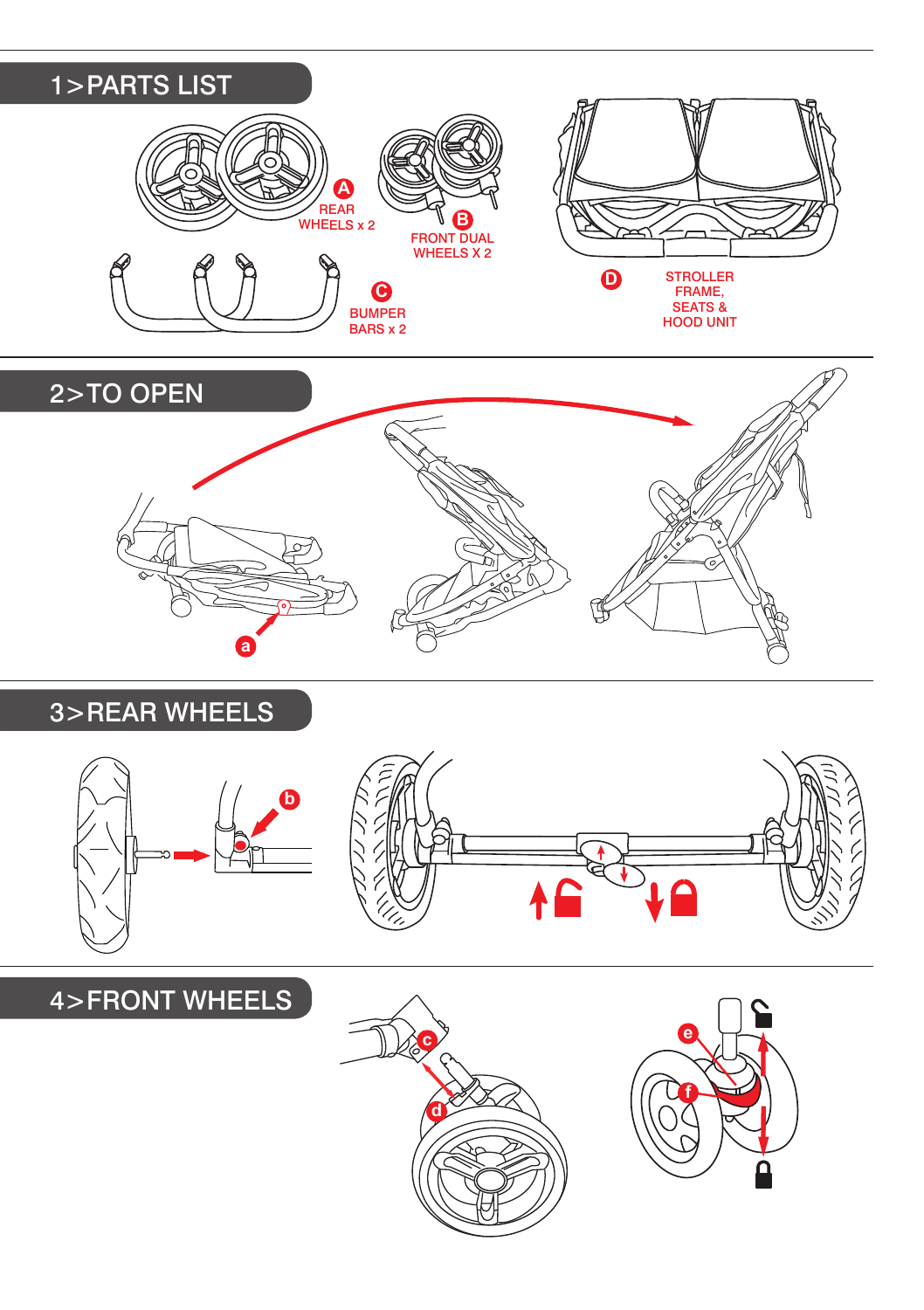# 5>TO FOLD



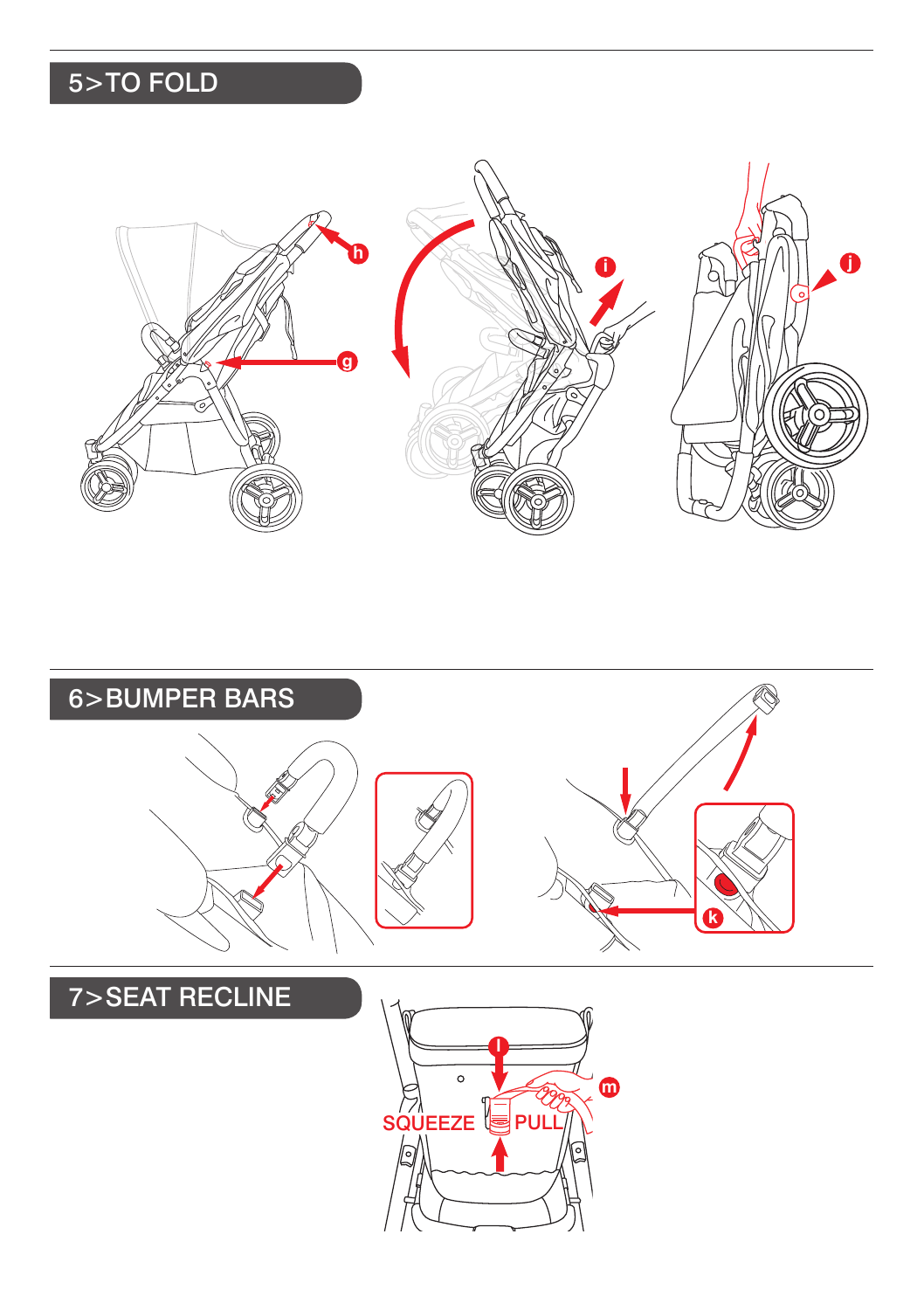# 8>HARNESS

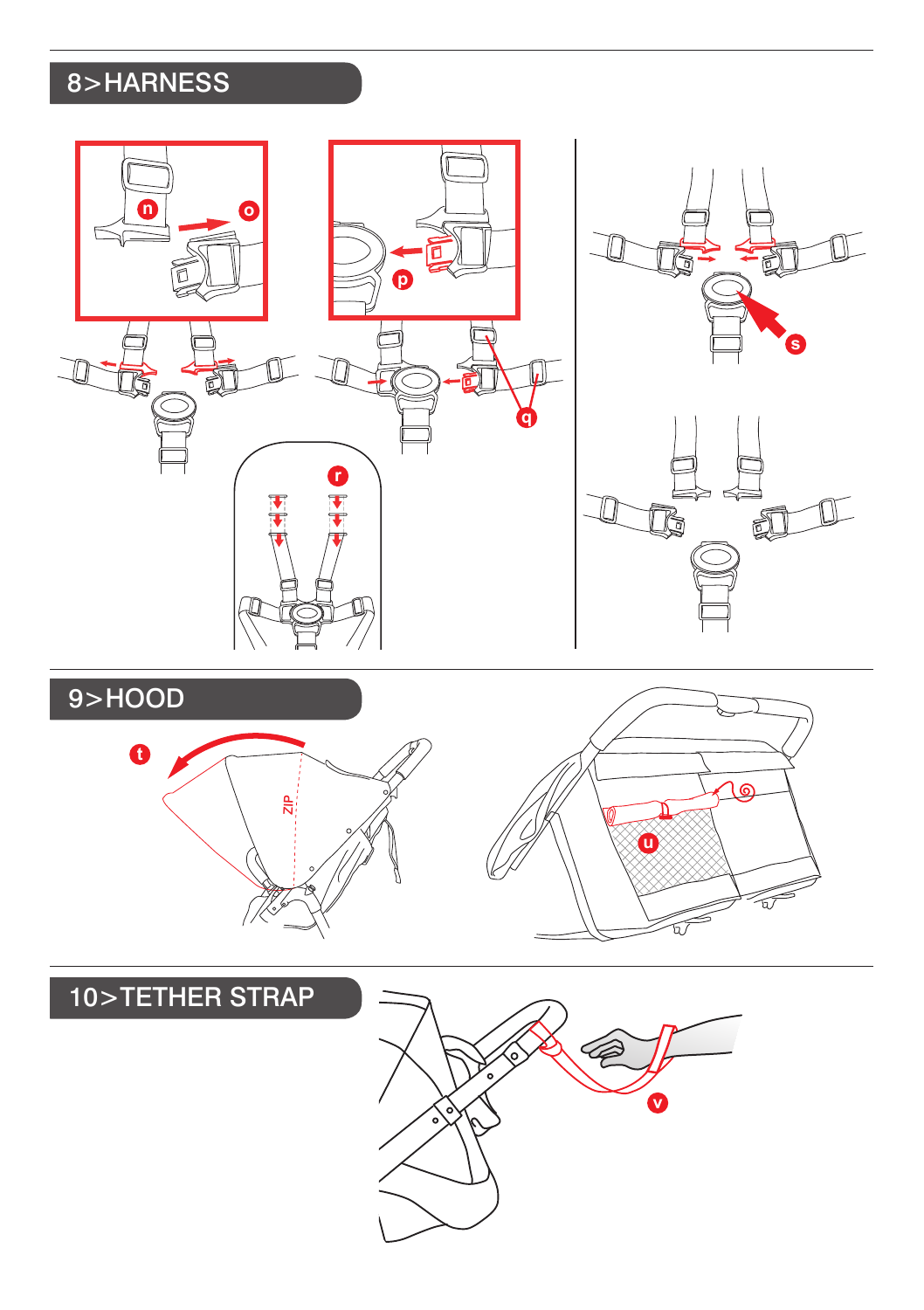## **INSTRUCTIONS**

#### 1>PARTS LIST

Stroller frame with hood attached, 2x rear wheels, 1x front dual swivel wheel, 1x bumper bar.

#### 2>TO OPEN

Release the frame lock (a) by pulling it clear of the locking pin.

Lift the handle in one continuous motion while allowing the legs to simultaneously open. Continue until the frame locks fully open.

**A IMPORTANT WARNING: ALWAYS TEST** THAT ALL LATCHES ARE SECURELY ENGAGED BEFORE USE.

#### 3>REAR WHEELS

While depressing the button (b) at the rear axle junction, insert the rear wheel axle into the rear axle tube of the stroller. Push the axle into the tube as far as it will go before releasing the button.

Repeat for other wheel.

To release your wheel, press button (b) and pull from axle tube.

AIMPORTANT: TEST THAT FACH WHEEL has FULLY engaged in the frame tube before use by pulling on it.

To use the rear brakes:

Press down on the right side of the red brake lever located on the rear axle to simultaneously engage the brake in both rear wheels.

To release, press down on the left side of the red brack lever with your foot.

AIMPORTANT WARNING: ALWAYS TEST THAT THE BRAKES ARE SECURELY DISENGAGED BEFORE USE.

#### 4>FRONT WHEELS

Align the front wheel centre channel (c) beneath the housing on the front leg of the stroller. Be sure that the swivel lock tab (d) is at the top of the channel. Lift the front wheel so that the housing engages securely in the channel. Repeat for other wheel.

IMPORTANT: ALWAYS TEST THAT THE WHEEL HAS SECURELY ENGAGED IN THE CHANNEL BEFORE USE. IF THERE IS ANY ISSUE, CHECK THAT THE CHANNEL IS ENGAGED THE CORRECT WAY UP.

To fix the front wheels in the non-swivel position: Turn the wheel so that the notch at the front of the wheel channel (e) lines up with the one in the top plastic housing (f).

Press down firmly on the tab until it locks into place.

#### 5>TO FOLD

Press down on the secondary lock button (g) - it will stay down. Squeeze the fold button in the handle (h), moving the handle forward slightly.

Grasp the folding handle (i) allowing the handle to move all the way forward till the frame automatically locks shut (j).

Your SNAP stroller can stand unaided for easy storage.

HINT: WHILE NOT NECESSARY FOR FOLDING, MOVING THE SEAT BACK FIRST TO THE MOST UPRIGHT POSITION AND FORWARD THROUGH THE FRAME WILL MAKE FOR THE MOST SIMPLE AND COMPACT FOLDING.

#### 6>BUMPER BAR

Insert each side of the bumper bar fitting into the corresponding housing in the seat frame until you hear it click into place. Repeat for other bumper bar.

The bumper bar can be opened as a "gate" for easy access pressing on one of the release buttons (k) and lifting the side out of the housing. For full removal, repeat this process for the other side.

#### 7>SEAT RECLINE

To recline: While squeezing the seat adjuster tabs (l) together in a pincer like movement, ease the seat down to the desired position. Release the tabs and the seat will automatically lock in that position

To incline: Place your hand in the centre of the seat at the rear.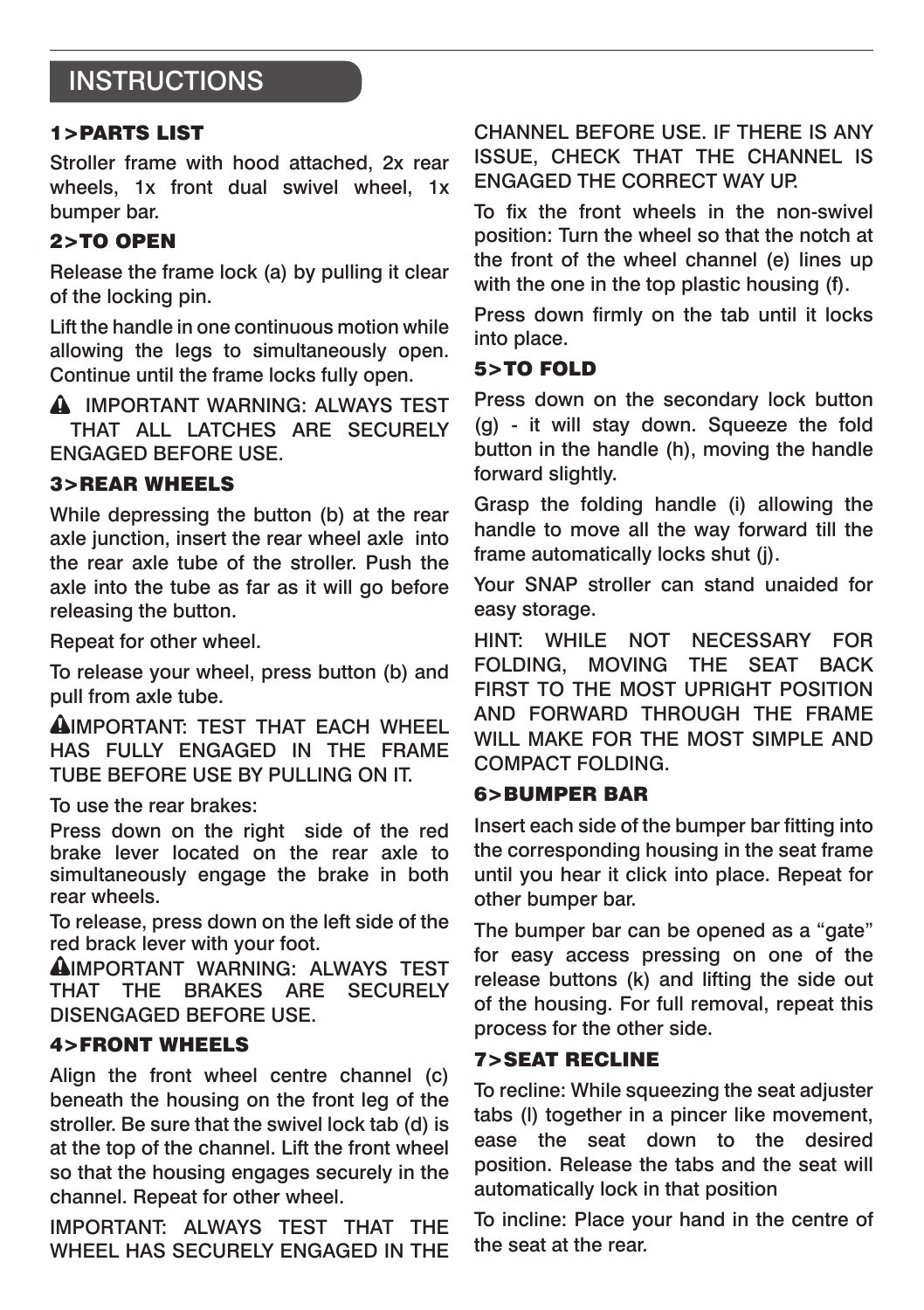Pull the incline strap (m) while gently pushing the seat upward to the desired position.

#### 8>HARNESS

Your stroller harness is specifically designed with many built in safety features.

This includes the requirement that, when opened, all straps are released so that no dangerous loops can be formed causing a strangulation hazard.

 WARNING: USE THIS HARNESS AT ALL TIMES

Closing your harness:

Slide each of the shoulder strap bottom guides (n) into the corresponding channel (o) on the top of each side strap prong.

Insert each completed prong into the central buckle housing (p).

Carefully adjust the harness straps to snuggly fit your child by adjusting the sliders (q) located on each strap. The harness should be fitted to your child's body, tight enough so that they cannot wriggle free of the straps but, loose enough, so as not to cause any discomfort.

For even more flexibility, the height at which your shoulder straps are fitted to the stroller can be adjusted at 3 points. To change the shoulder strap position:

From the rear of the seat, thread the top of the strap back through the harness slot (r) by manoeuvring the locking ring so that it fits through the slot.

Rethread the strap back through the desired slot from the front of the seat

Opening your harness:

Press the central housing button (s).

This will release both side prongs from the central housing. The shoulder and waist straps will release automatically from each other.

If the shoulder and waist straps do not

automatically disengage from each other, manually slide the guides of the waist channels. Your harness will separate into 5 sections.

IMPORTANT WARNING: WHEN NOT IN USE, BE SURE THE SHOULDER AND WAIST STRAPS ARE ALWAYS DISCONNECTED FROM THE CENTRAL HOUSING AND EACH OTHER.

#### 9>EXPANDA HOOD

Your SNAP hood is designed to provide maximum shade and comfort for your child by incorporating our EXPANDA HOOD section.

To increase/decrease the hood size

Open the EXPANDA HOOD section fully using the zip (t)

Gently pull your hood forward; extending it as far as is required.

When no longer needed, fold the EXPANDA HOOD backward, allowing it to fold in on itself.

Gently zip the section closed being mindful not to catch any of the fabric in the zipper teeth.

Additional ventilation can be achieved by rolling up the rear of the hood like a blind and securing in the open position with the toggle (u).

#### 10>TETHER STRAP

Your SNAP stroller is fitted with a handy tether strap which helps keep your stroller always within reach. Slip the tether cuff (v) over your wrist and use the stroller normally.

IMPORTANT: ALWAYS USE THE TETHER STRAP WHEN A CHILD IS IN THE STROLLER